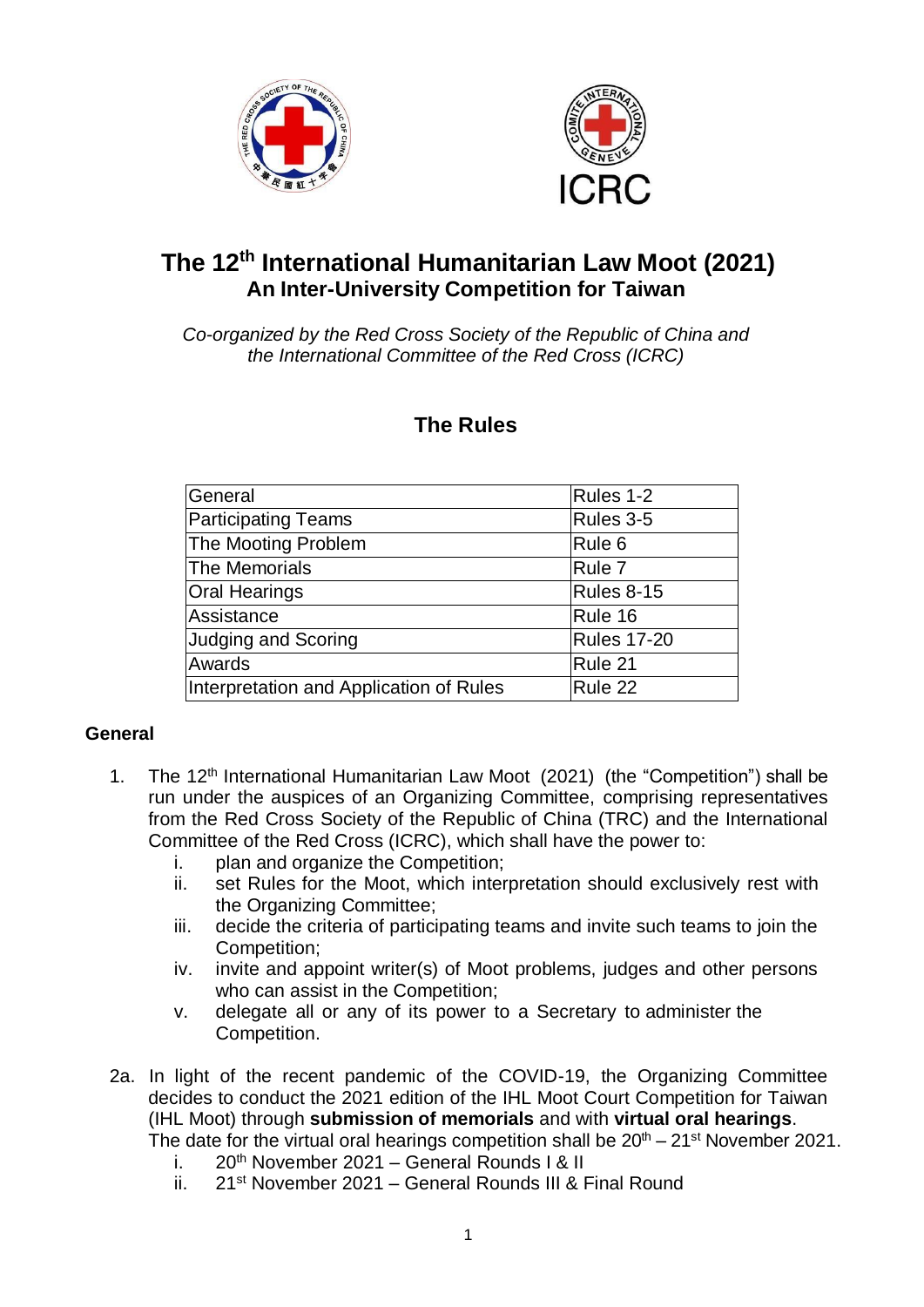2b. Unless otherwise notified by the Secretary, the Secretary will convene an **online briefing meeting**, which all teams must attend (restricted to all participating students, local and overseas alike), two weeks before the oral hearings. At the meeting, the Secretary will provide a briefing to all participating teams.

## **Participating Teams**

## *Composition*

- 3a. The Competition shall be open to not more than one team from each participating institution.
- 3b. Each team shall have two students as mooters. Each participating institution may also opt to include one student as a researcher (the "Researcher").

## *Eligibility*

- 4a. The total number and eligibility of teams to participate in the Competition shall be decided by the Organizing Committee. The Organizing Committee, at its own discretion, may invite or consider additional nominations.
- 4b. A person may register as a member of a team if he or she is a registered student of the relevant participating institution as of 1<sup>st</sup> September 2021, either for a first degree in law, including Juris Doctor (JD), or for any university degree below the level of a doctorate.
- 4c. A person is ineligible to participate in the Competition if he or she, as of  $1<sup>st</sup>$ September 2021:
	- i. holds or has held a full time or part time teaching post in law at any tertiary institution
	- ii. has been admitted or licensed to practice law in any jurisdiction.
	- iii. has already participated twice in previous years, regardless of acting as a mooter or a researcher. Participating students must make a declaration when registering for the Competition that they have not participated twice in previous years whether as a mooter or as a researcher.

Any false declaration could lead to disqualification of the entire team concerned.

- 4d. Participating students need not be nationals of, or normally resident in, the country in which their participating institution is located.
- 4e. The Organizing Committee shall have discretion to:
	- i. grant exemption for specific requirement(s) relating to the eligibility pursuant to Rule 4a-d should the Organizing Committee in its view consider such requirement(s) being not applicable/practical in the competition,
	- ii. determine the eligibility of participating students in case of disputable circumstances, and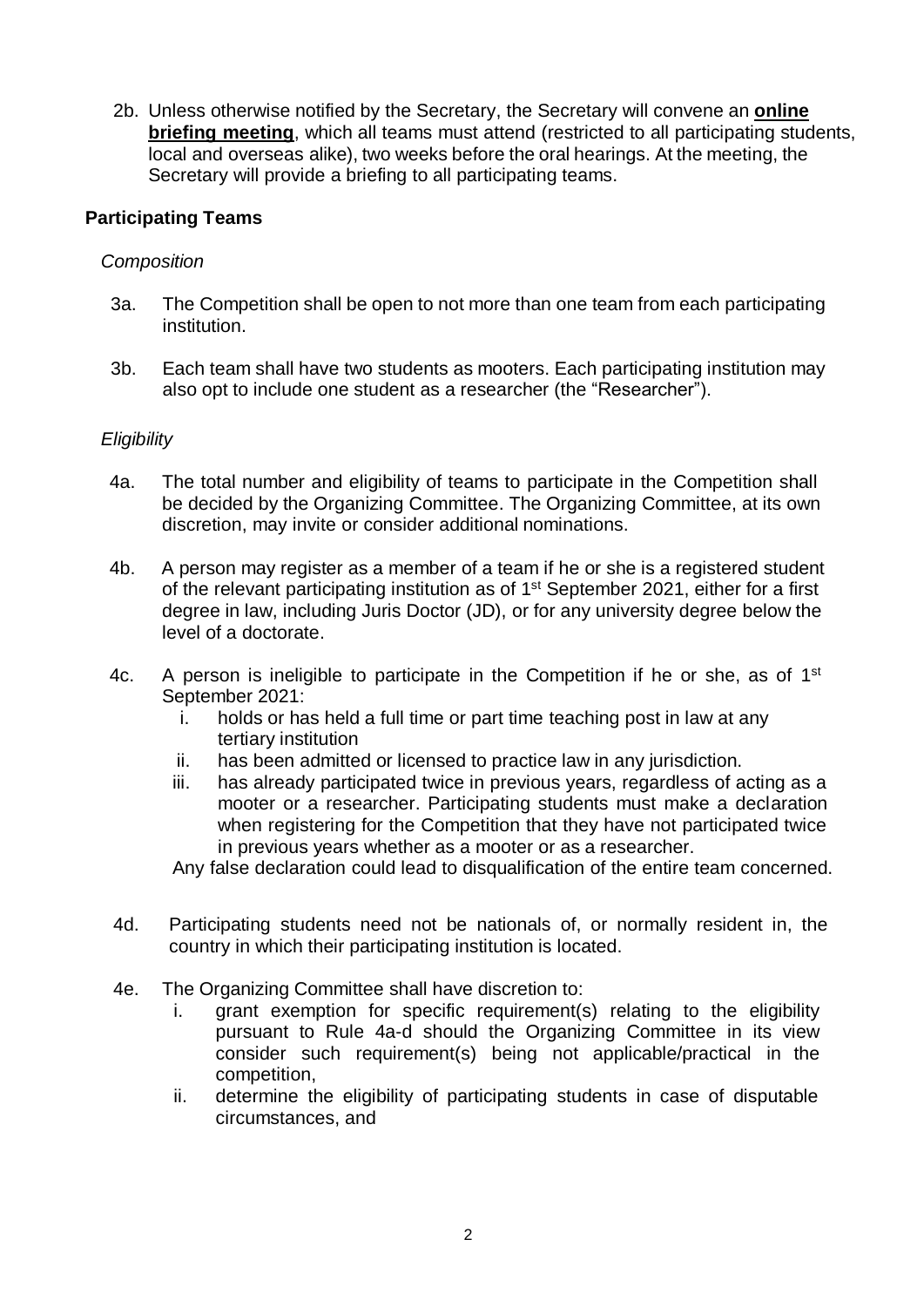iii. invite an institution from Taiwan to send a team after the registration deadline (Rule 5a) in case of withdrawal of a registered team or in the event that an odd number of teams register for the Competition. The deadlines for the request of clarifications and submission of the memorials shall be adapted according to the circumstances.

## *Registration*

- 5a. Each participating institution must register with the Organizing Committee (sandy226@redcross.org.tw) via e-mail on or before **17:00 (Taiwan Time UTC+8), 7 th October 2021**, indicating:
	- i. The full names of the two mooters and the researcher, if any; (The certificates of participation will show the names of the mooters and researcher **exactly** as they have been submitted.)
	- ii. The law degree or program in which each mooter and the researcher, if any, is enrolled (e.g. LL.B.);
	- iii. The number of times the mooters and the researcher, if any, have participated in the Competition before;
	- iv. The team coach, if any; and
	- v. The name, address (with postal code), e-mail address, and phone number of a contact person.

## *Team Coach*

- 5b. Team coaches should be a law teacher or a legal practitioner. The team coach of individual team, if any, should be responsible to verify the declaration made by its participating students (refer to Rule 4c).
- 5c. To expand the pool of judges and to share their expertise, team coaches may be exceptionally invited to participate as judges of General Rounds of the Competition. Team coaches may be invited to provide a brief curriculum vitae detailing their academic attainments for the consideration and approval by the Organizing Committee.
- 5d. Appointed team coaches shall uphold the principles of fairness and confidentiality in exercising their role as judges, so that no participating team will be preferentially or unfairly treated.

## *Contact Person*

- 5e. Each contact person for a participating institution will be sent:
	- i. The individual moot number assigned to each of its team;
	- ii. Memorials of opposing teams to be met in General Rounds (refer to Rule 8b) to each member of its team.
	- iii. Information relating to virtual competition, not limited to login info, online registration info, and etc.;
	- iv. Scoring results of the competition; and
	- v. Any other relevant material.
- 5f. The contact person for each participating institution is responsible for:
	- i. Distributing the information and material (refer to Rule 5e) to each member of its team;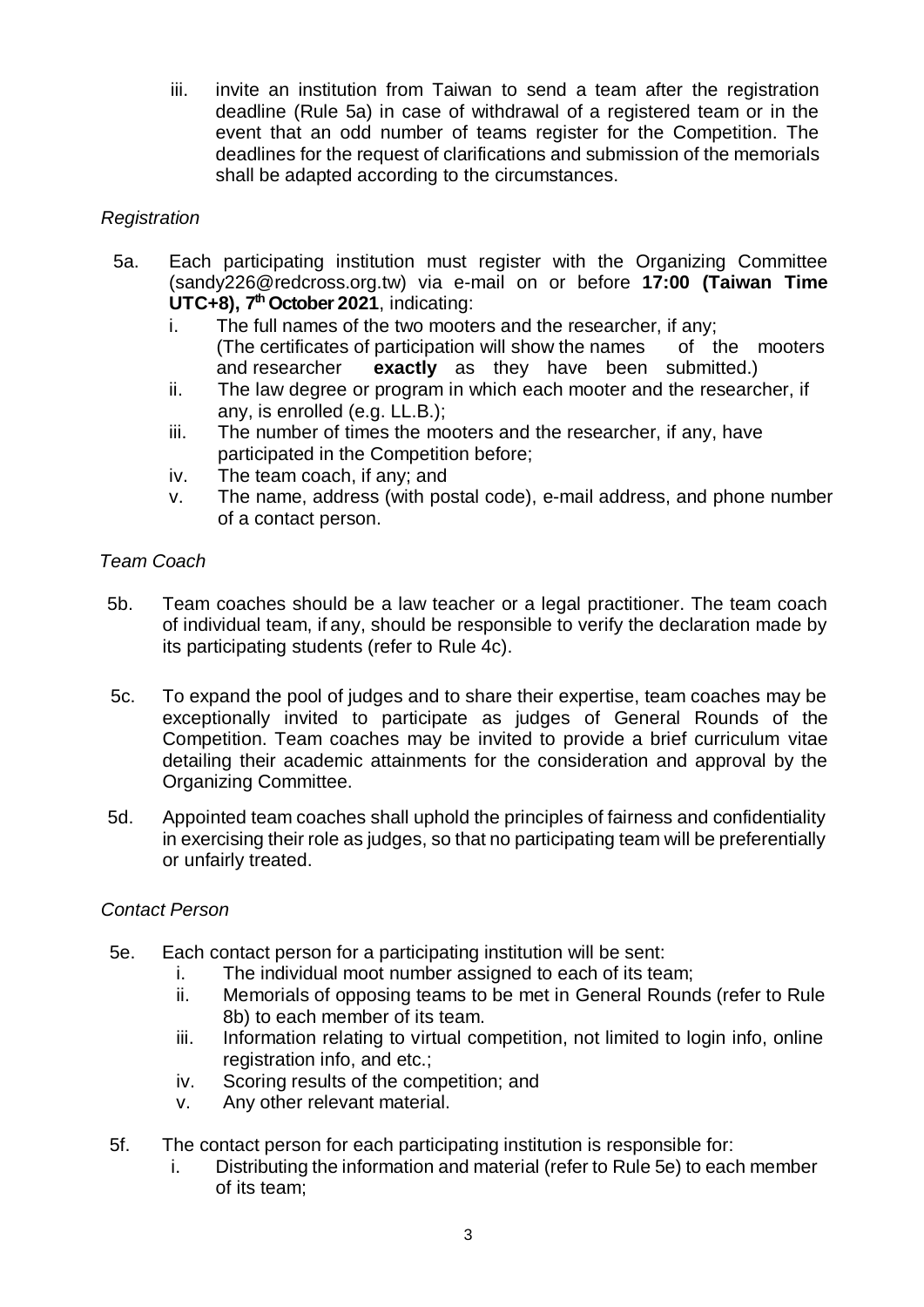- ii. Conveying enquiries or other correspondence for that team to the Secretary;
- iii. Verifying the declaration of participating students in absence of team coach (refer to Rule 4c).

Communication between each team and the Secretary through any person other than the relevant contact person for that team is at the risk of the team.

## *Substitute members*

- 5g. A team will normally not be permitted to make any substitution of its mooters and researcher after they have been registered under Rule 5a.
- 5h. In exceptional circumstances and with the express prior approval of the Secretary, a team may for the oral hearings substitute a student registered as its mooter with the student registered as its researcher. Any other substitution of registered members of a team shall be permitted only in extraordinary circumstances and with the express prior approval of the Secretary.
- 5i. The eligibility of substitute members will be the same as other participating students pursuant to Rule 4.

#### **The Mooting Problem**

#### *Selection*

 6a. The Organizing Committee shall have the sole power to determine the mooting problem to be used in the Competition pursuant to Rule 1.

## *Distribution*

6b. The mooting problem will be distributed on  $10<sup>th</sup>$  August 2021, unless otherwise updated by the Secretary on the TRC website at the following URL: [https://www.redcross.org.tw/english/home.jsp?pageno=201402140002&acttype=](https://www.redcross.org.tw/english/home.jsp?pageno=201402140002&acttype=view&dataserno=202108100002) [view&dataserno=202108100002](https://www.redcross.org.tw/english/home.jsp?pageno=201402140002&acttype=view&dataserno=202108100002)

## *Clarifications*

- 6c. Requests for clarification shall not be entertained unless the clarification would have material significance in the context of the mooting problem. In particular, teams should bear in mind that the mooting problem provides a limited set of facts. Teams should not use a request for clarification merely for convenience to obtain additional facts to those contained in the mooting problem.
- 6d. Before making any request for clarification, a team must discuss the necessity for making such a request with the team coach or the contact person for their team. Any request for clarification of the mooting problem shall be brought to the attention of the Secretary via e-mail (sandy226@redcross.org.tw) on or before 17:00 (Taiwan Time UTC+8), 13<sup>th</sup> October 2021. A request for clarification, if any, must include a brief explanation of the expected material significance pursuant to Rule 6c.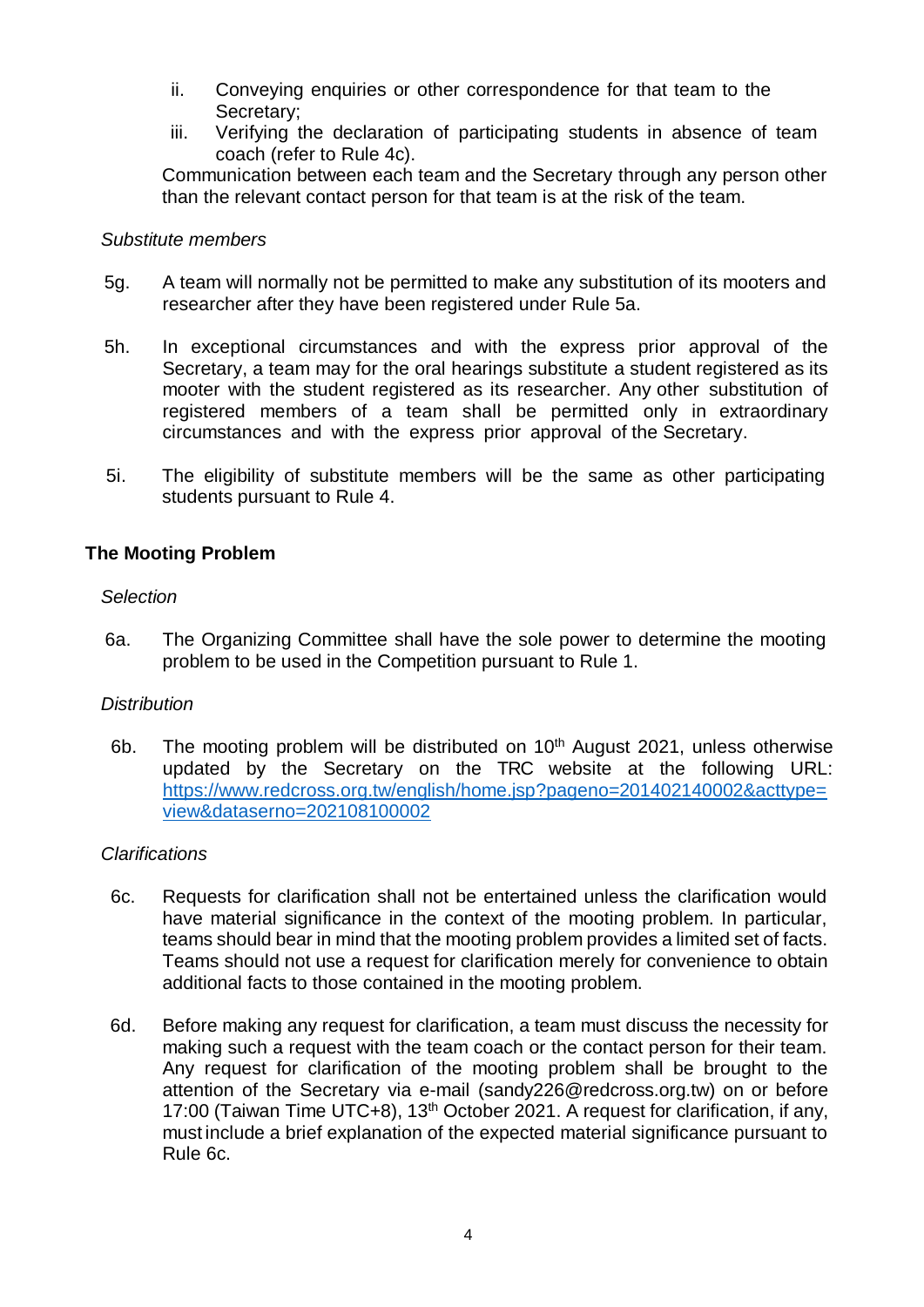6e. The Organizing Committee shall have absolute discretion to determine whether it is necessary to respond to any request for clarification and to resolve such request in a manner in which it thinks fit. If the Organizing Committee deems it necessary to respond to a request for clarification, such clarification shall be distributed to all teams by 20<sup>th</sup> October 2021 using the same method for distribution as used for distribution of the mooting problem. Clarifications issued become part of the mooting problem.

## *Receipt of Problem and Clarifications*

 6f. Any team that is unable to receive the mooting problem or any clarification in the manner distributed should notify the Secretary immediately via e-mail to arrange an alternative method of distribution.

## **The Memorials**

## *Form and Length*

- 7a. Each team shall submit two memorials for the Prosecutor and the Defendant respectively.
- 7b. Each memorial (including body of the text, citations and footnotes) shall be typed with 1 <sup>1</sup>/<sub>2</sub> line-spacing, using 'Times New Roman' font in size 12. Citations must be in the body of the text or in footnotes (not endnotes) and using a proper legal citation standard.
- 7c. Each memorial must have one cover sheets. The cover sheet must have: (a) the team's individual moot number which was supplied to the contact person of the team (see Rule 5e), (b) whether the memorial is for the Prosecutor or the Defendant (The purpose of this requirement is to protect the anonymity of the teams to ensure no prejudice or bias is shown in the assessment of the memorials), and (c) the word count of the memorial.
- 7d. Each memorial (excluding cover sheets) shall **not exceed 2000 words in length in total**, including titles and subtitles, citations, footnotes, endnotes, sources, etc. Omitting space between individual words to circumvent the word limit would be subject to mark deduction at the discretion of the Secretary. In the event that any team submits a memorial exceeding 2000 words, the Secretary shall deduct marks from that team's memorial score out of 100 (calculated pursuant to Rule 7j) according to the following scale:
	- i.  $1 50$  words in excess deduction of 5 marks;
	- ii.  $51 100$  words in excess deduction of 10 marks:
	- iii. 101 200 words in excess deduction of 20 marks; and
	- iv. Over 200 words in excess deduction of 30 marks.

*Submission of Memorials*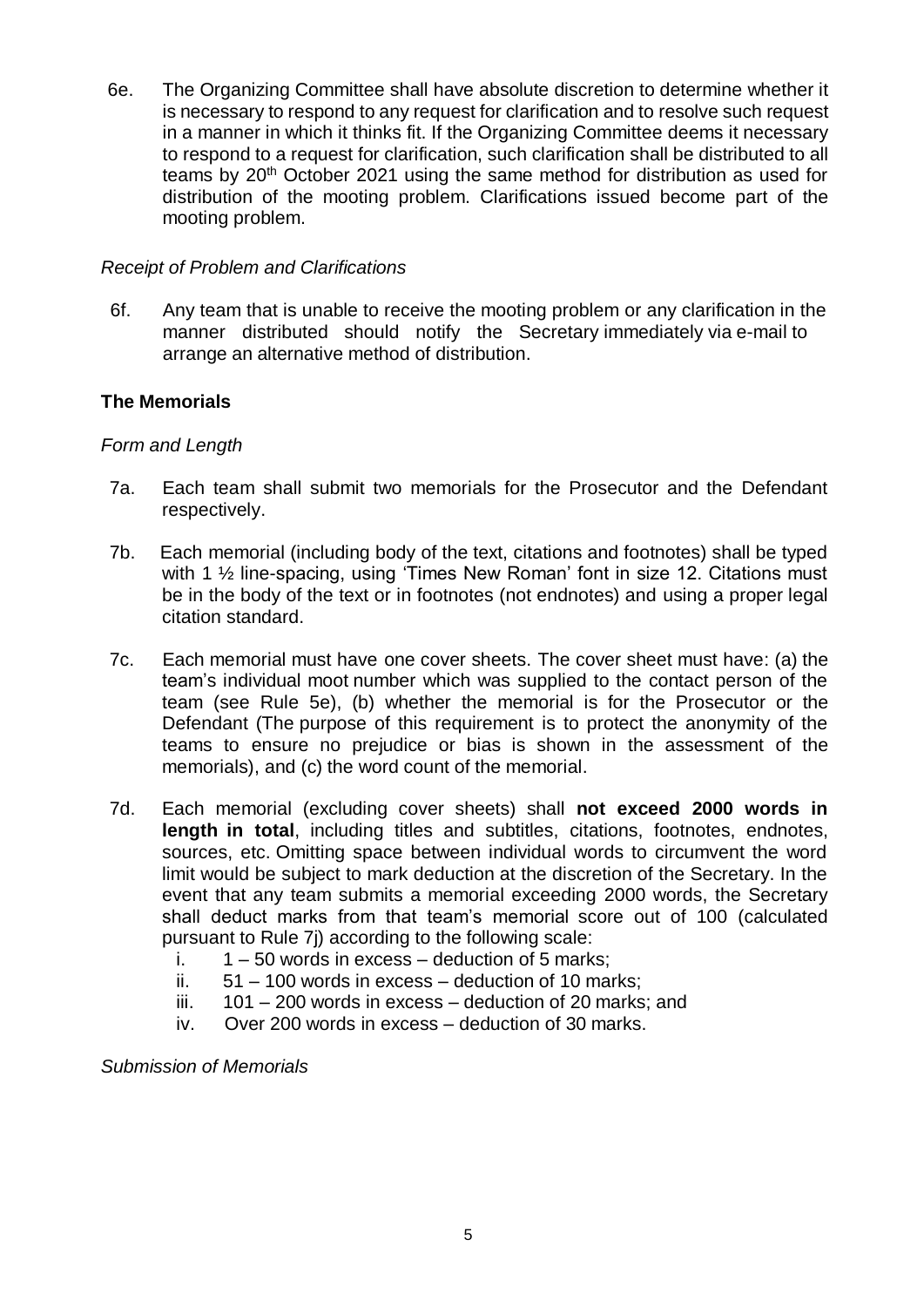- 7e. Each team shall submit both of its Prosecutor and Defendant memorials in electronic form in two formats (both Microsoft Word for Windows (.doc or .docx) and pdf and **should be identical via a single e-mail** (sandy22[6@redcross.org.tw\)](mailto:ihl@redcross.org.hk) by **17:00 (Taiwan Time UTC+8), 28th October 2021.** No other data format will be accepted without the express prior consent of the Secretary. Submission of hard copy is not required.
- 7f. The memorial as submitted via electronic copy should also add the page number starting on the second page of the memorial (eg. P.1/32; P.2/32). Sample of the submission format will be uploaded at the TRC website (mentioned in Rule 6b) for reference.
- 7g. In the event that any team fails to submit both of its Prosecutor and Defendant memorials on time (pursuant to Rule 7e), the Secretary shall deduct 5 marks for each calendar day from each of the team's memorial score out of 100 (calculated pursuant to Rule 7j).

## *Revision and Scoring of Memorials*

- 7h. A memorial may not be revised for any purpose whatsoever once it has been submitted.
- 7i. Each memorial shall be assessed by no less than two judges, at least one of whom is a current or former judge, lawyer, or law teacher, or otherwise experienced in the field of international law. The judges will be supplied with copies of the memorials with cover sheets showing only the teams' individual moot number and word count.
- 7j. The maximum score for each memorial shall be 100 points, which shall be the average of the scores awarded by the judges assessing their memorials. When the scores given by two judges on one memorial have a disparity of 15 points or more, the memorial will be sent to the third judge for scoring. Among the two original scores, the one closer to the third score will be taken as the registered one.
- 7k. The score of the memorial will not be included when calculating the score of the General Rounds and will be announced only after the General Rounds. Appeal will only be entertained on deduction of marks, and result of the appeal will only affect the Best Memorial Award.

# **Oral Hearings (Virtual)**

## *Virtual Oral hearings.*

8 The oral hearings will be held remotely and NOT as hearings in-person. The oral hearings will be held in form of a virtual hearings by use of a virtual platform. Details of the online login, logistics, technical guidelines and regulations specify for the virtual hearing will be announced at a date prior to the hearings. The same procedure for the conduct of in-person hearings will apply to virtual hearings. The Organizing Committee is responsible of the logistical organization and technical preparation of hearings by video link. The participating teams, however, are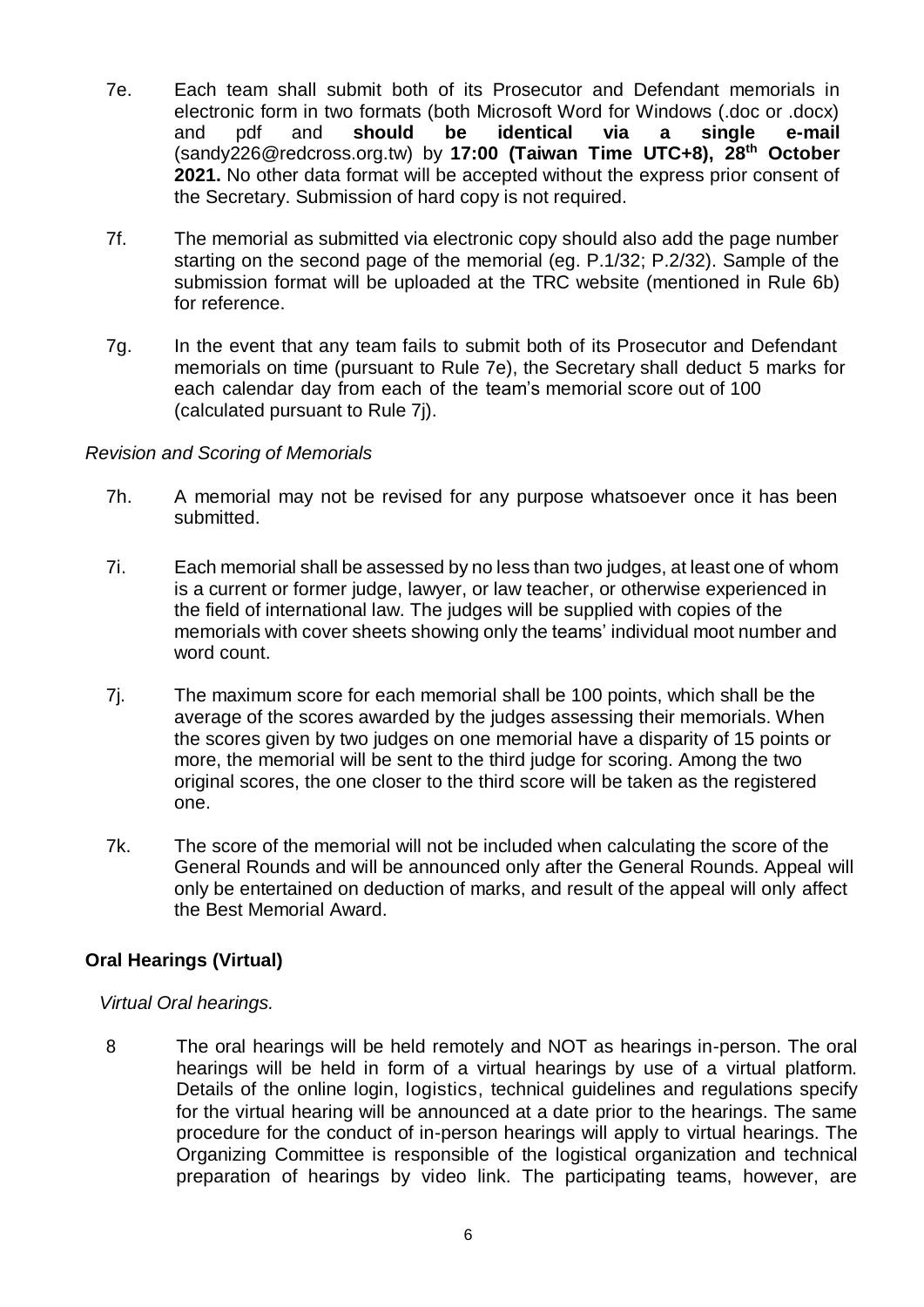expected to cooperate with the Organizing Committee for the successful conduct of the virtual hearing. The Secretary will distribute the *Guidance for Virtual Oral Hearings* to all teams using the same method for distribution as used for distribution of the mooting problem. A tentative version of the document will be distributed on  $10<sup>th</sup>$  August 2021, and a final version will be updated two weeks before the oral hearings.

#### *General Rounds*

- 8a. The General Rounds consist of three oral rounds. The Organizing Committee shall decide and announce which Prosecutor and Defendant teams will meet each other in the three general rounds on or before 9<sup>th</sup> November 2021. The roles (Prosecutor or Defendant) for all teams in the General Rounds shall also be determined by the Organizing Committee.
- 8b. For the first two General Rounds, the Secretary will distribute to the respective contact persons electronic copies of memorials of the opposing teams, pursuant to Rule 5e, on 9<sup>th</sup> November 2021. For the third General Round, memorials of the opposing team shall be distributed after the second General Round on 20<sup>th</sup> November 2021. The teams should prepare their own materials,including the memorials of the opposing team for the General Rounds, to be used in the court room, if needed. The Secretary shall forward each team's memorial to the judges who will adjudicate that team's oral hearings in the General Rounds.
- 8c. The Organizing Committee will assign a moot number to each of the participating team by means of a random draw. The Secretary will email the moot number to the contact persons of participating institutions on or before 12<sup>th</sup> October 2021.
- 8d. Any team that is unable to receive the memorials of its opposing teams should check with their respective contact person first, while the contact person should notify the Secretary in a reasonable time to arrange an alternative method of distribution.

## *Final Round*

- 8e. The two teams with the highest average scores in the General Rounds (calculation pursuant to Rule 17d) shall enter the Final Round. The Organizing Committee will determine the role to be played by the two teams (Prosecutor or Defendant) by means of a random draw.
- 8f. The roles of the competing teams in the Final Round shall be exchanged if the qualifying teams have already assumed the same roles against the same team during the General Rounds.

#### *Proceedings before the court*

- 9a. Each team shall consist of a first mooter and a second mooter, as designated by the team or the relevant participating institution.
- 9b. The pleading order of the two mooters for each team shall be consistent throughout the Competition, regardless of the team pleads as Prosecutor or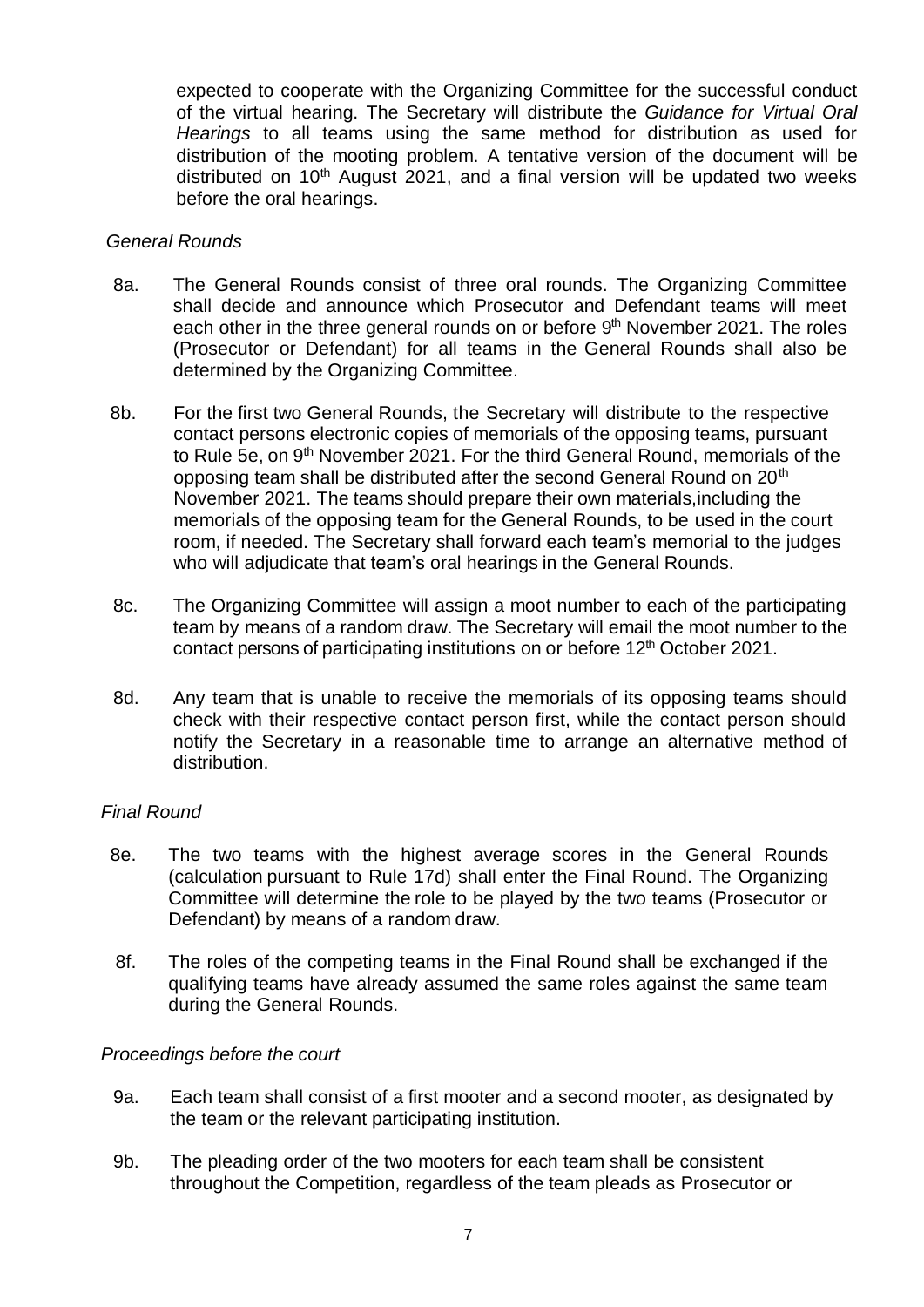Defendant.

- 10a. In the event that a team fails to appear for a scheduled oral hearing, the round of the Competition in concern will proceed as an *ex parte* hearing in the following order:
	- i. A court clerk will confirm the presence of both teams.
	- ii. If one team is absent, the court clerk will inform the judges and notify the Secretary.
	- iii If the team whose number is called fails to appear, the court clerk will announce to the court that there is no appearance by the team called.
	- iv. In a General Round, the oral hearing will then proceed as an *ex parte* hearing. The team appearing will receive the score pursuant to Rule 17d.
- 10b. In the event that only one mooter appears for a scheduled oral hearing, or one mooter withdraws in the midst of the oral hearing, the court clerk will notify the Secretary. Once the Secretary has been notified, the court clerk will announce the start or continuation of the oral hearing. The oral hearing will proceed as follows:
	- i. The single mooter shall speak in the oral hearing in the order pursuant to Rule 13 and receive an individual score from the judges pursuant to Rule 17d. The mooter's score shall be computed for the purpose of determining the Best Mooter award pursuant to Rule 21c.
	- ii. There shall be no rebuttal or surrebuttal.
	- iii. In the General Rounds, the team with only one mooter will forfeit all scores as a team for that round of the Competition. The opposing team with both mooters present will be heard and scored as provided in the rules.
- 11. Each team member shall refrain from disclosing the name of his or her institution at all times until the announcement of the final results of the Competition. Team members or any person associated with a team shall also refrain from disclosing the name of his or her institution to any person acting as a judge whether during or outside the hearings until the announcement of the final results of the Competition. Disclosure may subject the mooters concerned to a deduction mark of 5 points from the mooter's individual score. The deductions shall also affect the team's overall score.
- 12a. Each team shall speak for no more than 40 minutes. The first mooter and the second mooter for each team shall each speak individually for a minimum of 15 minutes.
- 12b. Each team may reserve up to 10 minutes for rebuttal (in the case of a Prosecutor team) or surrebuttal (in the case of a Defendant team).
- 12c. The scope of the Prosecutor's rebuttal is limited to responding to the Defendant's oral hearings, and the scope of the Defendant's surrebuttal is limited to responding to the Prosecutor's rebuttal.
- 12d. Each team shall indicate at the beginning of its oral argument how long each mooter will speak and how much time it intends to reserve for rebuttal or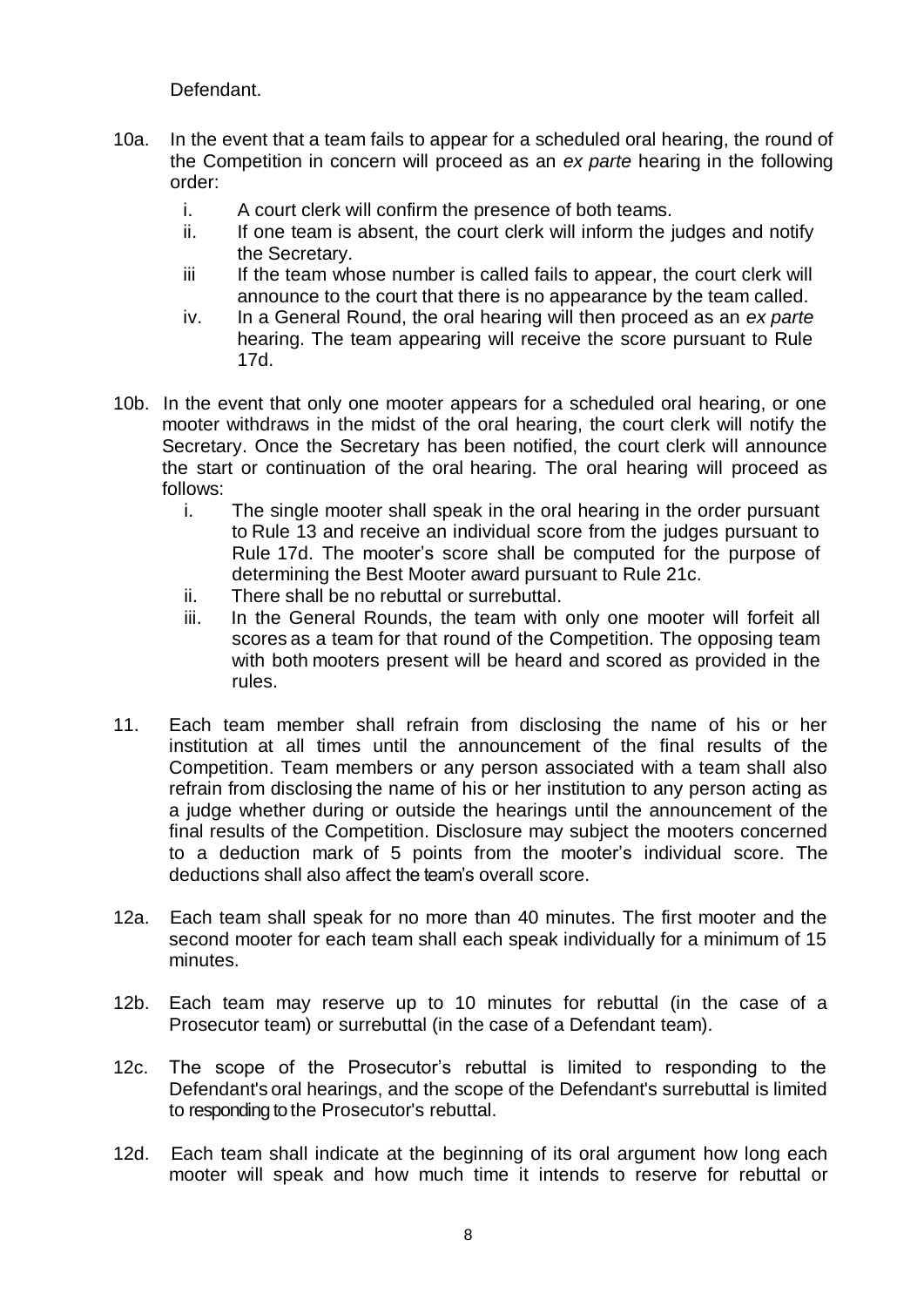surrebuttal.

- 12e. Either the first mooter or the second mooter may address the court in rebuttal or surrebuttal. For the avoidance of doubt, the time reserved for rebuttal or surrebuttal is not included in the minimum time for each mooter to speak as specified in Rule 12a.
- 12f. The court may, in its discretion, extend the time for each mooter for good cause, provided that the maximum extension of time granted to any mooter shall not exceed 5 minutes. In the Final Round, the maximum extension of time granted to any mooter is at the discretion of the Court.
- 12g. Time shall be kept by a court clerk, who will indicate to each mooter by displaying a sign when they have:
	- i. 5 minutes left;
	- ii. 1 minute left;
	- iii. to conclude their address forthwith.
- 13. The order of the oral hearings shall be:
	- i. Prosecutor's first mooter;
	- ii. Prosecutor's second mooter;
	- iii. Defendant's first mooter;
	- iv. Defendant's second mooter;
	- v Rebuttal, if any (Prosecutor's first or second mooter);
	- vi Surrebuttal, if any (Defendant's first or second mooter).
- 14a. All oral hearings are open to the public. The presence of team coaches or other spectators affiliated with a team is permitted in a courtroom during an oral hearing in which that team is competing.
- 14b. Every courtesy shall be given to mooters during oral hearings. Communication between team's members shall be in writing to prevent disruption, and teams and spectators shall avoid all unnecessary noise or other inappropriate behavior which distracts from the argument in progress.
- 14c. Mooters seated at the counsel table (in this case, once enter to the virtual court room) shall not be permitted to communicate with spectators, or with any other external person except the judges. Without limiting the foregoing, with respect to teams that have a researcher, mooters shall not be permitted to communicate with the researcher during the oral hearings. Mooters shall not leave the counsel table once the oral hearing has started. If a mooter has to leave the counsel table for any reason, the mooter concerned will be considered to have withdrawn from that round of the competition, and the oral hearing will proceed pursuant to Rule 10b.
- 14d. Team members or persons directly associated with any team may only attend the General Rounds in which their team is competing.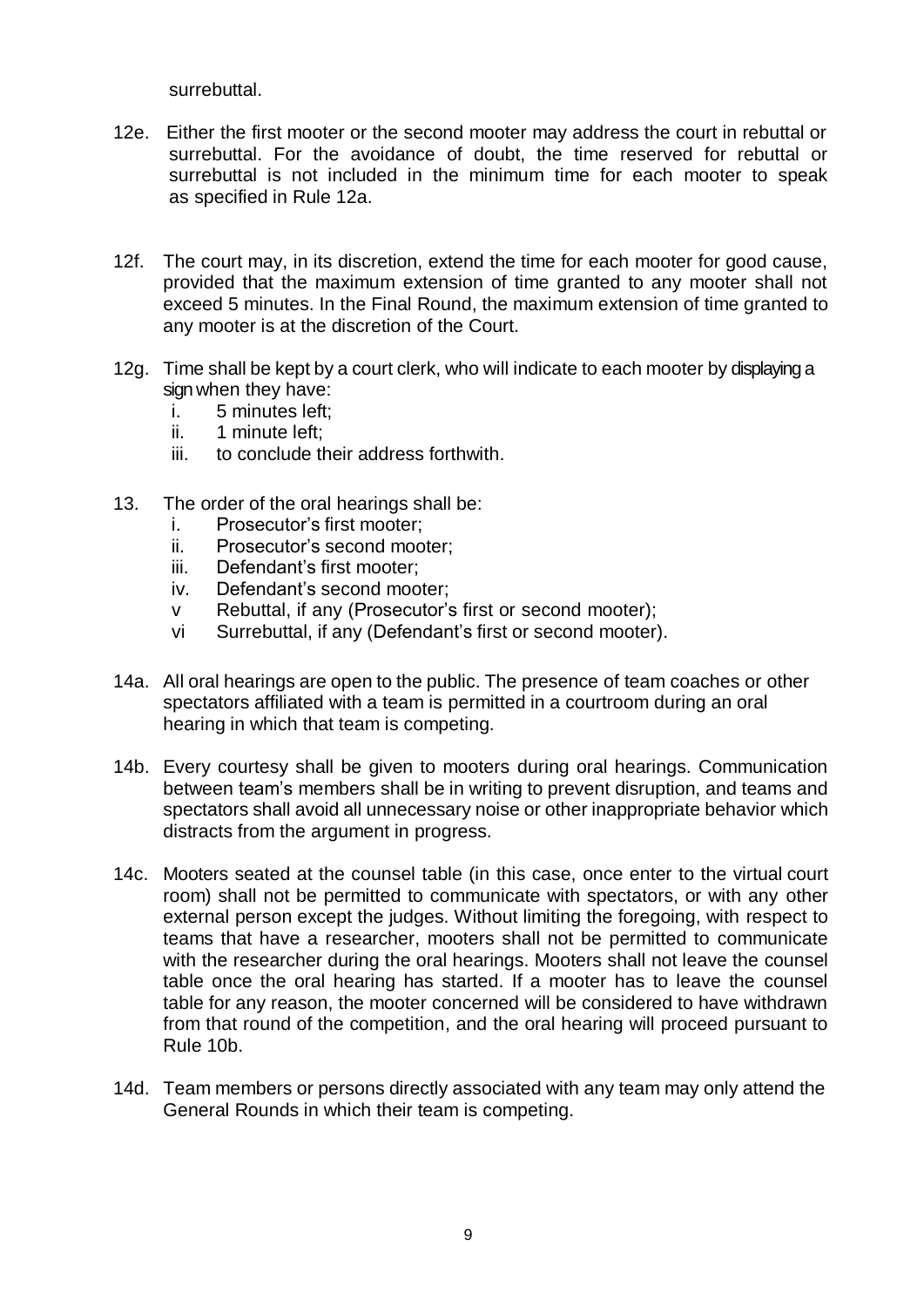- 14e. Scouting is prohibited. Persons directly associated with any team shall not attend or record an oral hearing involving one or more teams against which their team may compete in the subsequent rounds.
- 15. Violation of Rules 14d-e should be brought to the attention of the Secretary immediately, without disturbing the oral hearing, or immediately after the oral hearing is finished. The team concerned may be subject to a mark deduction at the discretion of the Organizing Committee.

## **Assistance**

## *Memorials*

16a. All research, writing and editing relating to the memorials must be work of the team members registered pursuant to Rule 5a.

## *Assistance from Staff and Other Advisors*

16b. Staff of the participating institutions and coaches, assistants or advisors should restrict their advice to general matters, such as to a discussion of the issues, suggestions as to research sources, and a general commentary on structure, organization and flow of arguments, format, presentation and style.

## **Judging and Scoring**

- 17a. In the General Rounds, scoring will be based on oral hearings.
- 17b. The oral hearings shall be assessed by at least two judges and preferably three judges in each oral hearing of the General Rounds and by at least three judges in the oral hearings of the Final Round. At least one judgein each oral hearing of the General Rounds and at least two judges in the oral hearing of the Final Round shall be a current or former judge, lawyer, or law teacher, or otherwise experienced in the field of international law. In case the number of judges cannot be consistent across all oral hearings of a particular round, due to unexpected absence of judges and no substitute can be identified, the assessment of oral presentation for competing teams will be subject to available judges who present at the oral hearing.
- 17c. In each General Round, the maximum score for each mooter shall be 100 points and the maximum score for each team's oral hearing shall be 200 points. The score for each mooter shall be the average of the scores (out of 100 points) awarded by the judges assessing their oral presentations. The maximum score for each team shall be 200 points in each General Round, consisting of the following parts:
	- i. 100 for first mooter when pleading as Prosecutor / Defendant;
	- ii. 100 for second mooter when pleading as Prosecutor / Defendant.

The decision of the judges or the court shall be final.

17d. The two teams with the highest aggregate score out of 600 (Memorial score + two highest average oral scores from the three General Rounds for each of the two counsels; its breakdown shown below) shall qualify for the Final Round. In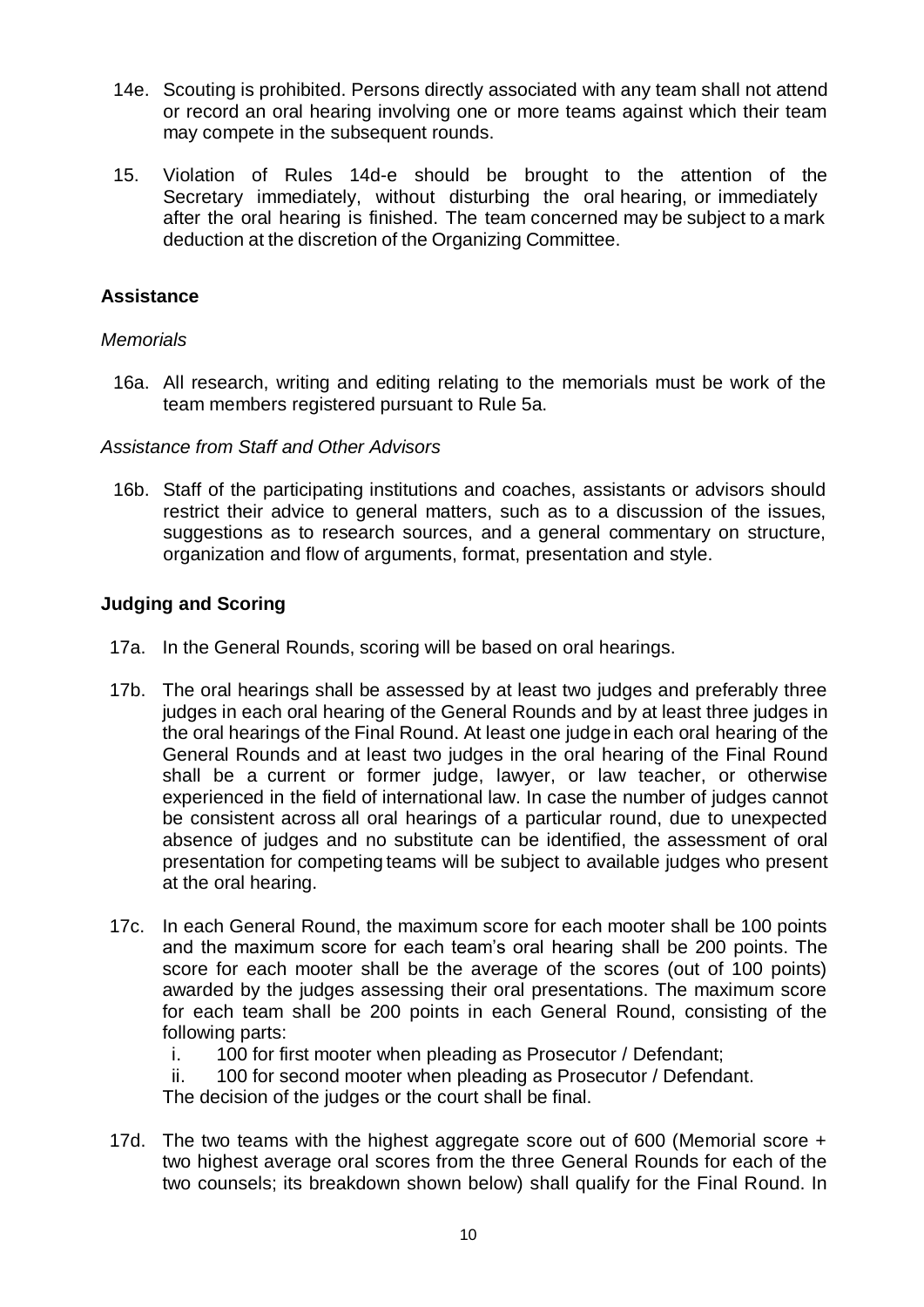the further event that such teams are also tied in their aggregate score in the General Rounds, the team whose first counsel has the highest average oral score shall enter the Final Round. If a tie persists, the representative of the Organizing Committee shall discuss with the respective judges and the decision after discussion shall be final.

- i. 100 for Prosecutor average memorial score;
- ii. 100 for Defendant average memorial score;
- iii. 100 for the highest average oral score of the first mooter;
- iv. 100 for the highest average oral score of the second mooter;
- v. 100 for the second highest average oral score of the first mooter;
- vi. 100 for the second highest average oral score of the second mooter.
- 18. The Organizing Committee shall reveal the scores of the memorials and the three General Rounds to participating teams via email after the completion of the General Rounds, by indicating only the team number and without revealing the identity of any team. Teams may appeal to the Secretary through their team coach or first counsel (if the team coach is absent) within 15 minutes after the announcement of the score if any arithmetic error is identified. The Secretary shall check and rectify any errors. If such rectification affects the teams entering the Final Round, the rectified results will be announced within 15 minutes after verification of the rectification.
- 19. Any appeal other than arithmetic error or exceeding 15 minutes after the announcement of the results shall not be handled.
- 20. In the Final Round, the court will decide which is the winning team based on their oral presentation without scoring.

#### **Awards**

- 21a. The winning team of the Final Round shall be awarded a certificate and a trophy. The team shall be sponsored to participate in the  $20<sup>th</sup>$  Red Cross International Humanitarian Law Moot (2022) for Asia-Pacific Region (the "2022 AP IHL Moot").
- 21b. The runner-up team shall be awarded a certificate. In case the winning team is unable to participate in the 2022 AP IHL Moot for any reason, the runner-up team shall be sponsored to participate in the 2022 AP IHL Moot.
- 21c. The mooter with the highest average oral score in the oral hearings of the three general rounds shall be pronounced the Best Mooter and shall be awarded a certificate.
- 21d. The mooters with the second and third highest average oral score in the oral hearings of the three general rounds shall be pronounced the Outstanding Mooter and shall each be awarded a certificate.
- 21e. The memorial with the highest average score shall be named Best Memorial, and the team that submitted said memorial shall be awarded a certificate.
- 21f. The memorial with the second highest average scores shall be named the Outstanding Memorial and shall be awarded a certificate.